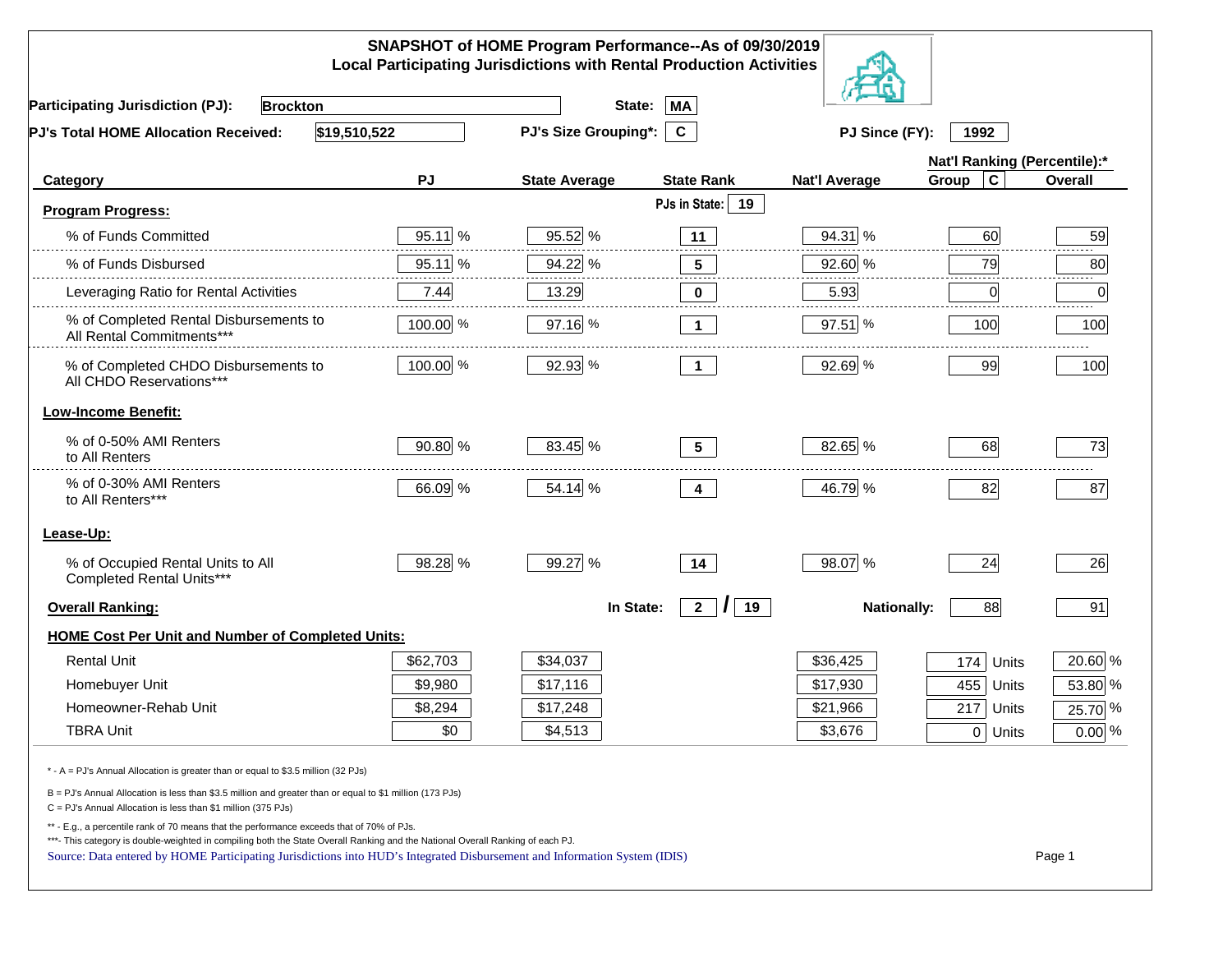|                                                                                                                           |                               |      |                                     |                                        |                     |                                 | <b>Program and Beneficiary Characteristics for Completed Units</b> |                   |                             |                                           |                     |
|---------------------------------------------------------------------------------------------------------------------------|-------------------------------|------|-------------------------------------|----------------------------------------|---------------------|---------------------------------|--------------------------------------------------------------------|-------------------|-----------------------------|-------------------------------------------|---------------------|
| <b>Participating Jurisdiction (PJ): Brockton</b>                                                                          |                               |      |                                     |                                        | MA                  |                                 |                                                                    |                   |                             |                                           |                     |
| <b>Total Development Costs:</b><br>(average reported cost per unit in                                                     |                               |      | <b>Rental</b>                       | Homebuyer                              |                     | <b>Homeowner</b>                | <b>CHDO Operating Expenses:</b>                                    | (% of allocation) | PJ:<br><b>National Avg:</b> |                                           | $0.0$ %<br>$1.1$ %  |
| <b>HOME-assisted projects)</b>                                                                                            | PJ:<br>State:*<br>National:** |      | \$118,311<br>\$229,628<br>\$135,225 | \$38,336<br>\$118,401<br>\$88,236      |                     | \$8,917<br>\$24,851<br>\$26,222 |                                                                    |                   |                             |                                           |                     |
|                                                                                                                           |                               |      |                                     |                                        |                     |                                 |                                                                    |                   |                             |                                           |                     |
| <b>RACE:</b>                                                                                                              |                               | %    | %                                   | <b>Rental Homebuyer Homeowner</b><br>℅ | <b>TBRA</b><br>$\%$ |                                 | <b>HOUSEHOLD TYPE:</b>                                             | $\%$              | %                           | <b>Rental Homebuyer Homeowner</b><br>$\%$ | <b>TBRA</b><br>$\%$ |
| White:                                                                                                                    |                               | 32.2 | 53.2                                | 74.2                                   | 0.0                 |                                 | Single/Non-Elderly:                                                | 7.0               | 16.5                        | 11.1                                      | 0.0                 |
| <b>Black/African American:</b>                                                                                            |                               | 46.8 | 37.8                                | 22.6                                   | 0.0                 | Elderly:                        |                                                                    | 11.7              | 0.2                         | 28.1                                      | 0.0                 |
| Asian:                                                                                                                    |                               | 2.3  | 0.0                                 | 0.0                                    | 0.0                 |                                 | <b>Related/Single Parent:</b>                                      | 71.3              | 29.5                        | 28.6                                      | 0.0                 |
| American Indian/Alaska Native:                                                                                            |                               | 0.0  | 0.4                                 | 0.0                                    | 0.0                 |                                 | <b>Related/Two Parent:</b>                                         | 9.4               | 41.8                        | 26.3                                      | 0.0                 |
| Native Hawaiian/Pacific Islander:                                                                                         |                               | 0.0  | 0.0                                 | 0.0                                    | 0.0                 | Other:                          |                                                                    | 0.6               | 10.5                        | 5.1                                       | 0.0                 |
| American Indian/Alaska Native and White:                                                                                  |                               | 0.0  | 0.0                                 | 0.0                                    | 0.0                 |                                 |                                                                    |                   |                             |                                           |                     |
| Asian and White:                                                                                                          |                               | 0.0  | 0.0                                 | 0.0                                    | 0.0                 |                                 |                                                                    |                   |                             |                                           |                     |
| Black/African American and White:                                                                                         |                               | 0.0  | 0.0                                 | 0.0                                    | 0.0                 |                                 |                                                                    |                   |                             |                                           |                     |
| American Indian/Alaska Native and Black:                                                                                  |                               | 0.0  | 0.2                                 | 0.0                                    | 0.0                 |                                 |                                                                    |                   |                             |                                           |                     |
| <b>Other Multi Racial:</b>                                                                                                |                               | 0.6  | 0.7                                 | 0.0                                    | 0.0                 |                                 |                                                                    |                   |                             |                                           |                     |
| Asian/Pacific Islander:                                                                                                   |                               | 0.0  | $1.1$                               | 0.9                                    | 0.0                 |                                 |                                                                    |                   |                             |                                           |                     |
| <b>ETHNICITY:</b>                                                                                                         |                               |      |                                     |                                        |                     |                                 |                                                                    |                   |                             |                                           |                     |
| <b>Hispanic</b>                                                                                                           |                               | 18.1 | 6.6                                 | 2.3                                    | 0.0                 |                                 |                                                                    |                   |                             |                                           |                     |
| <b>HOUSEHOLD SIZE:</b>                                                                                                    |                               |      |                                     |                                        |                     |                                 | <b>SUPPLEMENTAL RENTAL ASSISTANCE:</b>                             |                   |                             |                                           |                     |
| 1 Person:                                                                                                                 |                               | 12.3 | 15.2                                | 25.3                                   | 0.0                 | Section 8:                      |                                                                    | 55.6              | 3.7                         |                                           |                     |
| 2 Persons:                                                                                                                |                               | 35.1 | 13.2                                | 30.0                                   | 0.0                 | <b>HOME TBRA:</b>               |                                                                    | 0.0               |                             |                                           |                     |
| 3 Persons:                                                                                                                |                               | 26.3 | 22.6                                | 16.6                                   | 0.0                 | Other:                          |                                                                    | 26.9              |                             |                                           |                     |
| 4 Persons:                                                                                                                |                               | 19.3 | 27.0                                | 17.1                                   | 0.0                 |                                 | No Assistance:                                                     | 17.5              |                             |                                           |                     |
| 5 Persons:                                                                                                                |                               | 5.8  | 14.5                                | 5.5                                    | 0.0                 |                                 |                                                                    |                   |                             |                                           |                     |
| 6 Persons:                                                                                                                |                               | 1.2  | 5.3                                 | 4.1                                    | 0.0                 |                                 |                                                                    |                   |                             |                                           |                     |
| 7 Persons:                                                                                                                |                               | 0.0  | 1.5                                 | 1.4                                    | 0.0                 |                                 |                                                                    |                   |                             |                                           |                     |
| 8 or more Persons:                                                                                                        |                               | 0.0  | 0.7                                 | 0.0                                    | 0.0                 |                                 | # of Section 504 Compliant Units:                                  |                   | 31                          |                                           |                     |
| The State average includes all local and the State PJs within that state                                                  |                               |      |                                     |                                        |                     |                                 |                                                                    |                   |                             |                                           |                     |
| ** The National average includes all local and State PJs, and Insular Areas                                               |                               |      |                                     |                                        |                     |                                 |                                                                    |                   |                             |                                           |                     |
| # Section 8 vouchers can be used for First-Time Homebuyer Downpayment Assistance.                                         |                               |      |                                     |                                        |                     |                                 |                                                                    |                   |                             | <b>HOME Program Performance SNAPSHOT</b>  |                     |
| Source: Data entered by HOME Participating Jurisdictions into HUD's Integrated Disbursement and Information System (IDIS) |                               |      |                                     |                                        |                     |                                 |                                                                    |                   |                             | Page 2                                    |                     |